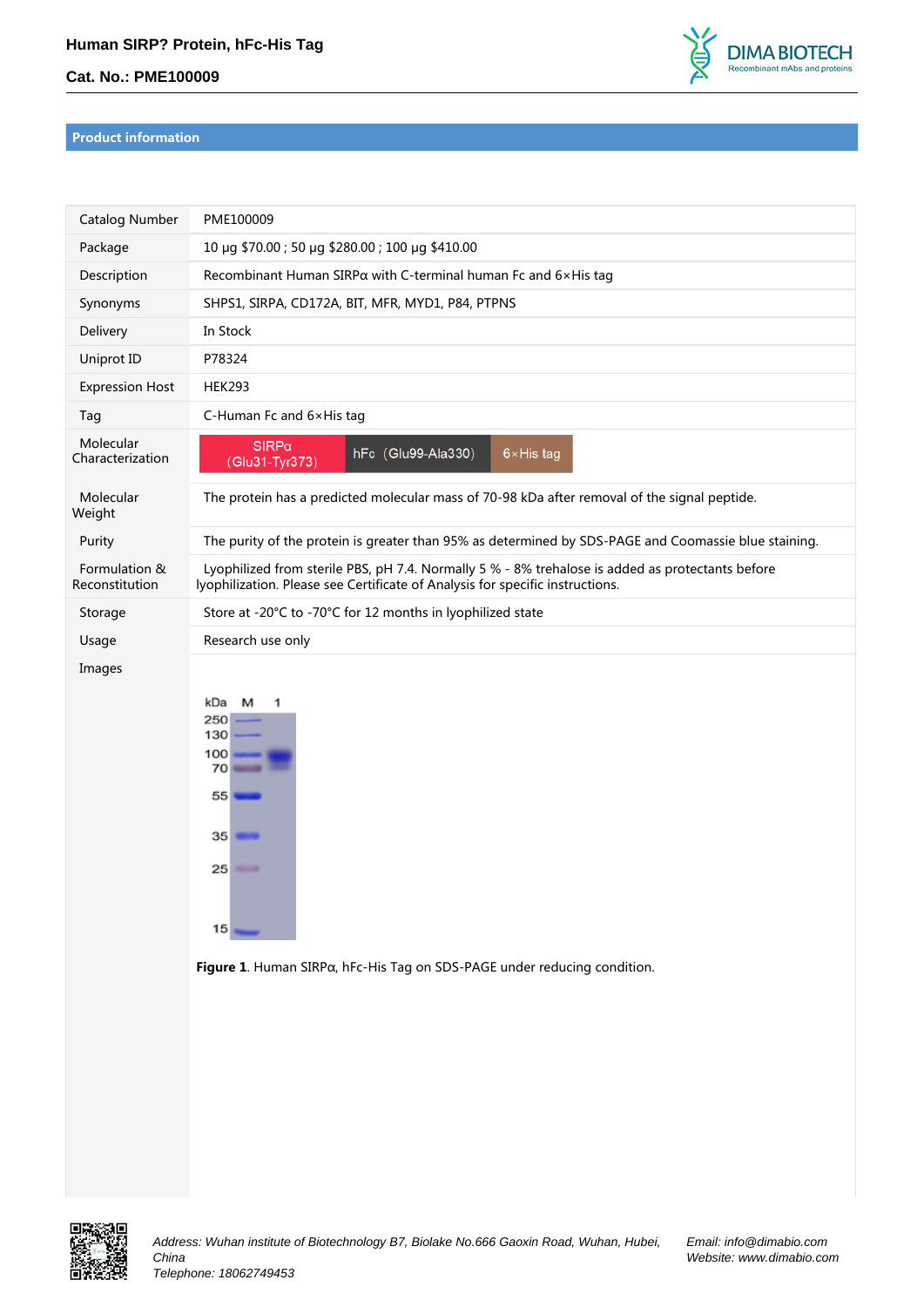## **Cat. No.: PME100009**





*Figure 2. ELISA plate pre-coated by 2 μg/ml (100 μl/well) Human CD47, mFc-His tagged protein ([PME100008](https://www.dimabio.com/product/850.html)) can bind its native ligand Human SIRPα, hFc-His tagged protein (PME100009) in a linear range of 3.3-26.37 ng/ml.* 



*Figure 3. A: Human SIRPα, hFc-His tagged protein without freeze-thaw treatment. B: Human SIRPα, hFc-His tagged protein after one freeze-thaw cycle. C: Human SIRPα, hFc-His tagged protein after three freeze-thaw cycles. D: Human SIRPα, hFc-His tagged protein after five freeze-thaw cycles.* 



*Figure 4. Lane 1: Human SIRPα, hFc-His tagged protein without freeze-thaw treatment, Lane 2: Human SIRPα, hFc-His tagged protein after one freeze-thaw cycle, Lane 3: Human SIRPα, hFc-His tagged protein after three freeze-thaw cycles, Lane 4: Human SIRPα, hFc-His tagged protein after five freeze-thaw cycles.* 

 *Background Tyrosine-protein phosphatase non-receptor type substrate 1 (SHPS1) is also known as CD172 antigen-like family member A (CD172a), Macrophage fusion receptor, MyD-1 antigen, Signal-regulatory protein alpha (SIRPA or SIRP alpha) or p84, is a member of the SIRP family, and also belongs to the immunoglobulin superfamily. SIRP alpha is Ubiquitous and highly expressed in brain. SIRPA / CD172a is immunoglobulin-like cell surface receptor for CD47 and acts as docking protein and induces translocation of PTPN6, PTPN11 and*



Address: Wuhan institute of Biotechnology B7, Biolake No.666 Gaoxin Road, Wuhan, Hubei, China

Telephone: 18062749453

Email: info@dimabio.com Website: www.dimabio.com